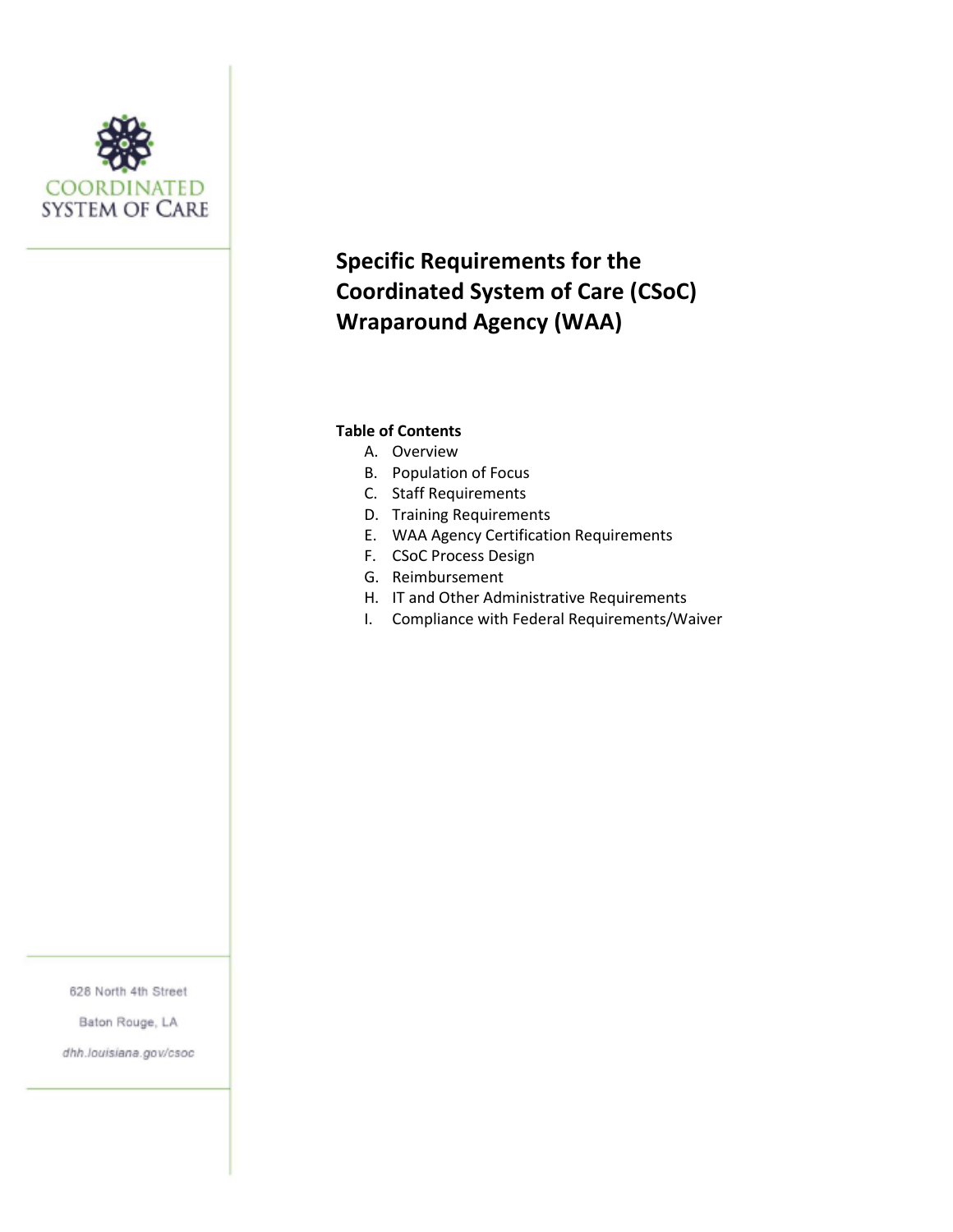## **Specific Requirements for the WAA**

## **A. Overview**

Within Louisiana's Coordinated System of Care (CSoC), the Wraparound Agency (WAA) is responsible for ensuring the implementation of the wraparound process in accordance with defined principles and practice standards. This document describes specific requirements that apply to the WAA. The organization that seeks to fill this role must understand and agree to comply fully with the requirements as outlined in this document. The proposed leadership for the WAA must complete an attestation statement to reflect their understanding of and commitment to comply with the requirements, as described below.

There will be one WAA in each region. The WAA is responsible for facilitating the wraparound process by assigning one individual that will be responsible for coordinating care including the development of an individualized plan of care. The WAA acts as a bridge between the Statewide Management Organization (SMO) and families. They will work locally with children and youth, their families, providers, regionallybased state agencies, courts, child welfare agencies, schools, community organizations, the Family Support Organization (FSO) and others to coordinate care planning and access to a comprehensive array of services and supports. Wraparound facilitation by the WAA will be guided by the standards and principles as established by the National Wraparound Initiative (NWI). (For additional information please see: [http://www.nwi.pdx.edu/index.shtml;](http://www.nwi.pdx.edu/index.shtml) information on the ten principles is available at [http://www.nwi.pdx.edu/NWI-book/Chapters/Bruns-2.1-\(10-principles-of-wrap\).pdf\).](http://www.nwi.pdx.edu/NWI-book/Chapters/Bruns-2.1-(10-principles-of-wrap).pdf))

## **B. Population of Focus**

CSoC eligibility criteria are available in the Draft Standard Operating Procedures (SOP) Manual which can be accessed a[t www.CSoC.la.gov.](http://www.csoc.la.gov/)

# **C. Staff Requirements**

The table below lists required and recommended positions for a WAA. Staff may include full-time equivalent (FTE) and part-time hourly positions that will serve 240 youth and their families. Column one includes the name of the position, column two indicates the number of FTEs and column three describes the staffing ratio. The required staffing ratio for Wraparound Facilitator (WF) to children/youth and their families is 1 FTE staff to 10.

| <b>Required Positions</b>                       | <b>FTE</b>    | <b>Staffing Ratio</b>             |
|-------------------------------------------------|---------------|-----------------------------------|
| Executive Director (or Program Director if part | 1 FTE         | One per agency                    |
| of an existing organization)                    |               |                                   |
| Licensed Clinical Director (may also serve as a | 1 FTF         | One per agency                    |
| team supervisor/coach)                          |               |                                   |
| Wraparound Supervisors/Coaches                  | $2-3$ FTE     | 1 per 80 families (the Clinical   |
|                                                 |               | Director also supervisors a team) |
| Wraparound Facilitators (WF)                    | <b>24 FTF</b> | 1 per 10 youth                    |
|                                                 |               |                                   |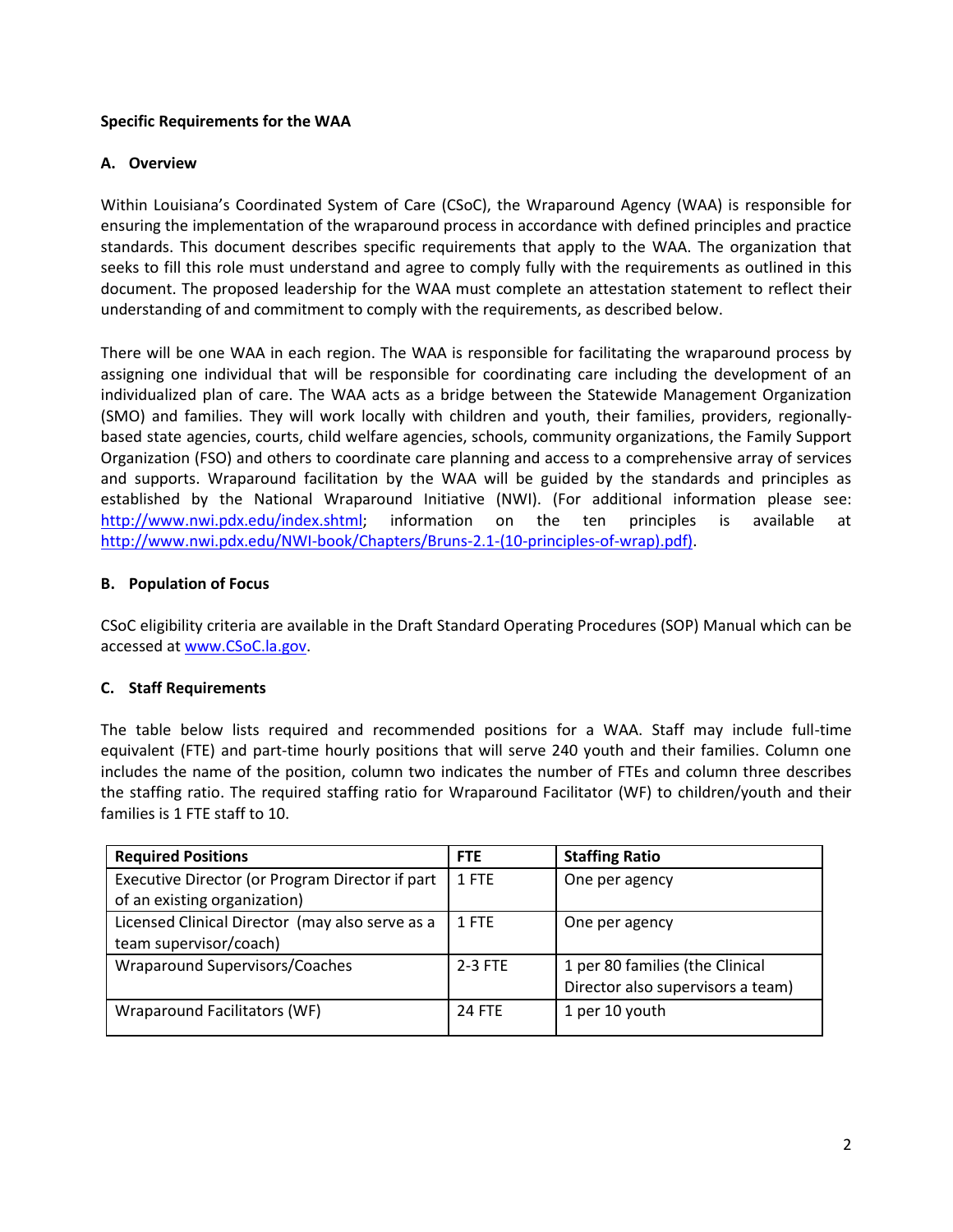| <b>Recommended Positions</b>                                                                                               | <b>Suggested</b><br><b>FTE</b> | <b>Staffing Ratio</b>                                                           |
|----------------------------------------------------------------------------------------------------------------------------|--------------------------------|---------------------------------------------------------------------------------|
| <b>Business Manager / Information Technology</b><br>Manager (responsibilities may be<br>incorporated into other positions) | 1 FTF                          | One per agency - May be part time<br>if WAA is part of a larger<br>organization |
| Administrative Assistant                                                                                                   | 3 FTE                          | Number optional based on needs<br>of the agency                                 |
| Quality Improvement/Data Director<br>(responsibilities may be incorporated into<br>other positions)                        | 1 FTE                          | One per agency                                                                  |
| <b>Community Resource Specialist</b><br>(responsibilities may be incorporated into<br>other positions)                     | 1 FTE                          | One per agency                                                                  |

In order to maintain WAA certification and to ensure compliance with fidelity requirements, WAA staff must meet the following educational and experience requirements as well as achieve and maintain credentialing as specified below.

**Wraparound Facilitator (WF):** The WF must meet the following requirements:

- Bachelor's degree in a human services field or Bachelor's degree in any field with a minimum of two years of full-time experience working in relevant family, children/youth or community service capacity. Relevant alternative experience may substitute for the Bachelor's degree requirement in individual cases subject to approval by OBH;
- Completion of the required training for WF; and,
- Demonstration of high fidelity to NWI standards through ongoing participation in wraparound fidelity monitoring using the Wraparound Fidelity Assessment System (WFAS), a set of tools developed by the NWI to support fidelity to practice.

**Wraparound Supervisor/Coach:** Certified WAAs must also employ staff to supervise and coach the WF. The role of the Wraparound Supervisor/Coach is to provide ongoing support and education to ensure that facilitators are continually developing their skills and increasing their expertise in wraparound. Requirements for Wraparound Supervisors/Coaches include the following:

- Master's or higher graduate degree in a human services field (Licensed Mental Health Practitioner status is highly encouraged);
- Minimum of three years of full-time experience working in relevant family, children/youth or community service capacity;
- Completion of the required training and certification process for Wraparound Supervisors/Coaches;
- The Wraparound Supervisor/Coach must provide regular supervision to their assigned WF, including completion of all Wraparound Supervisor/Coach requirements for wraparound fidelity monitoring using the WFAS as required;
- The Wraparound Supervisor/Coach must develop an advanced understanding of wraparound principles and implementation to include the ability to provide in-state training on basic wraparound topics to WAA and FSO staff, families, stakeholders, and providers;
- The Wraparound Supervisor/Coach must have good interpersonal skills for supporting development in others. The Wraparound Supervisor/Coach should have a broad base of experience and possess a diverse view of cultures. The Wraparound Supervisor/Coach must collaborate closely with supervisors in other child-serving agencies in the community; and,
- The supervisor/coach must oversee the work of staff on an ongoing basis.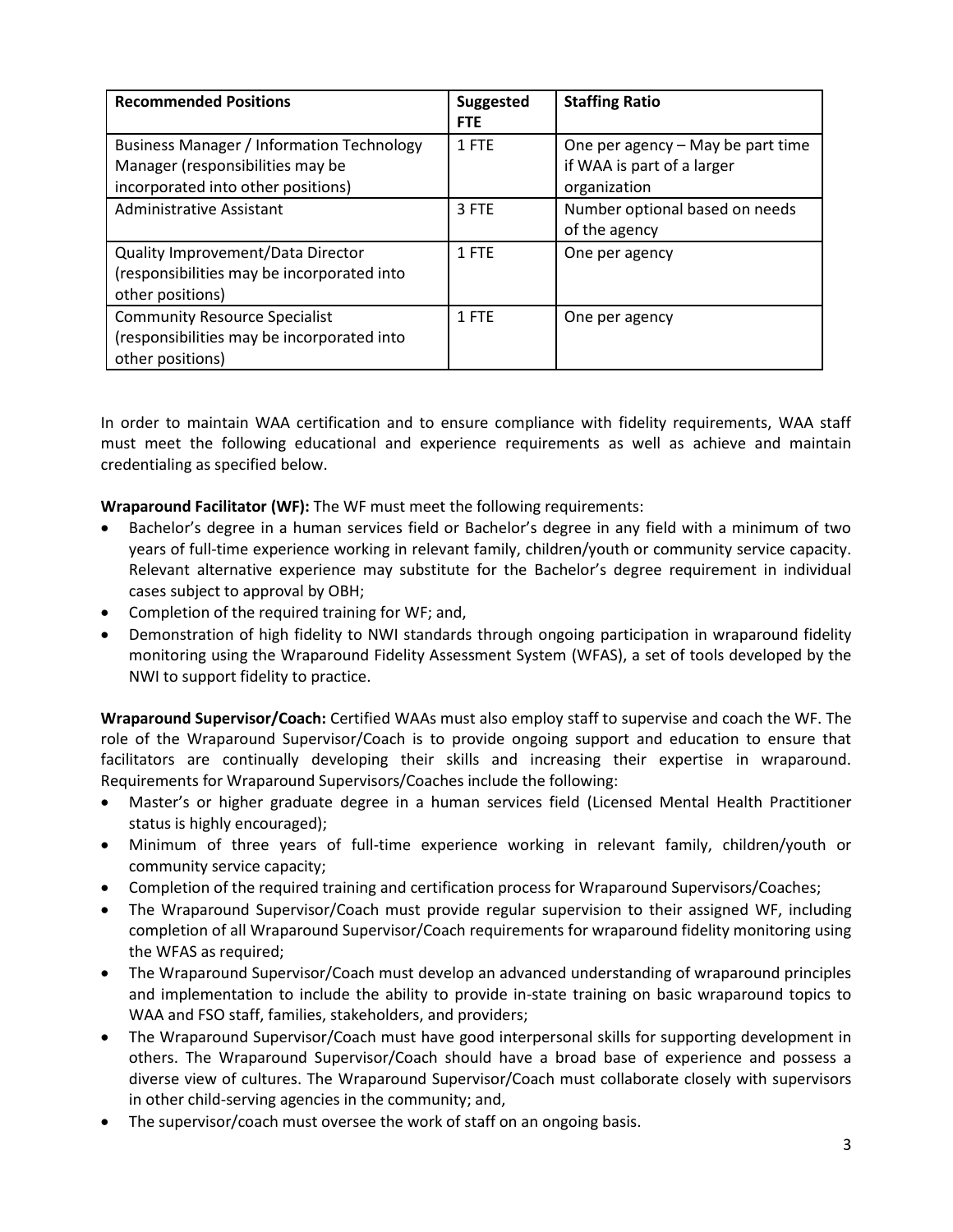**Licensed Clinical Director:** Certified WAAs must also employ a Licensed Clinical Director to make certain that wraparound process is implemented with fidelity to the standards set forth by the NWI. Requirements for Licensed Clinical Director include the following:

- Master's or higher graduate degree in a human services field;
- Licensed Mental Health Practitioner status is required;
- Minimum of three years of full-time experience working in relevant family, children/youth or community service capacity;
- Completion of the required training and certification process for Wraparound Supervisors/Coaches;
- The Clinical Director must provide regular supervision to the Wraparound Supervisors/Coaches;
- The Clinical Director must ensure that all staff meet required training standards and work collaboratively with staff in the FSO;
- The Clinical Director must have good interpersonal skills for supporting development in others; have a broad base of experience and possess a diverse view of cultures. The Clinical Director must collaborate closely with individuals in other child-serving agencies in the community.

**Quality Improvement/Data Collection**: The WAA will also designate the appropriate level of staff who will oversee the following local data tracking, utilization management and quality assurance activities:

- Tracking of individual children/youth, services provided and costs of services using datasets defined by the SMO;
- Utilization management/utilization review of individual children/youth in collaboration with and under the oversight of the SMO;
- Quality assurance at the local level coordinated with the broader quality oversight role of the SMO;
- Outcomes management/monitoring of individual children using criteria defined by OBH and the SMO; and,
- Input of individual child/youth data into a management information system capable of needed tracking and monitoring functions and integrated with SMO information system.

**Community Resource Specialist**: The WAA will also designate the appropriate level of staff who will support the identification and tracking of community resources (services and natural supports) for WAA staff.

# **D. Training Requirements**

Requirements for all direct care staff including the Executive Director, Clinical Director, Wraparound Supervisors/Coaches and WF:

1. Introduction to Wraparound:

This three day training provides information on the wraparound process including, but not limited to the following:

- Developing an understanding the principles of wraparound;
- Developing the family story including the family vision, functional strengths and underlying needs;
- Identifying members for the Child and Family Team (CFG)
- Developing the Initial Plan of Care (POC); and,
- Developing an understanding of the four phases of wraparound
- 2. Engagement Training (Prerequisite Completion of the 3 day Intro to Wraparound)

This one day training provides participants with the opportunity to develop and enhance their communication skills to ensure successful interactions with the child/youth, family/caregiver and other participants in the wraparound process and their participation in the Child and Family Team.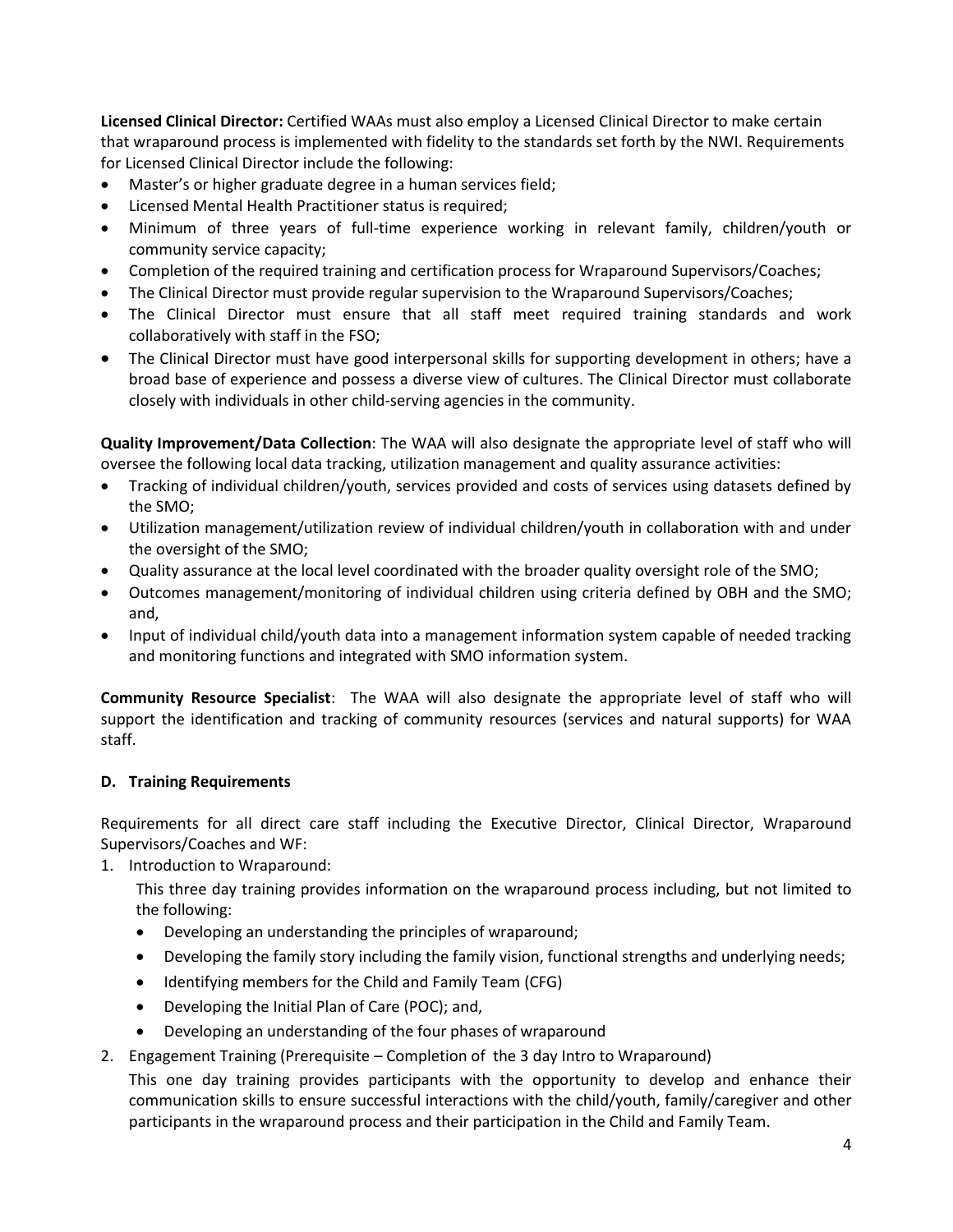3. Intermediate Training in the Wraparound Process. (Prerequisite – Completion of 3 Day Intro to Wraparound, Engagement training and 6 months or more experience in wraparound)

This two-day advanced level of training is to ensure quality for the statewide implementation of wraparound as well as the fidelity to the wraparound process. Training topics are generated by participants based on their identification of strengths in their work and areas of struggle.

## Requirements for Clinical Directors and Wraparound Supervisors

Participation in the designated Coaching Certification process as described in the SOP including:

- 1. Attend Introduction to Coaching Certification Training
- 2. Complete Requirements for National Certification as a Wraparound Coach
	- a. Participation in On-site and Virtual Coaching
	- b. Participation in the Quarterly Coaching Meetings
	- c. Participation in practices observations, including on-site observation of CFT meetings
	- d. Submission of all required coaching documents
- 3. Demonstrate effective use of the following coaching instruments
	- a. Coaching Observation Measure for Effective Teams (COMET)
	- b. Supportive Transfer of Essential Practice Skills (STEPS) Wheel
	- c. Coaching Response to Enhance Skill Transfer (CREST)
	- d. Supervisory Assessment System (SAS)
- 4. Participate in the training of future staff
	- a. Coaches are responsible for training their staff
	- b. Coaches may participate in the training of staff from across the state

#### **E. WAA Agency Certification Requirements**

All Wraparound Agencies must be certified by the Office of Behavioral Health (OBH) and credentialed and contracted by the SMO in order to receive reimbursement for services. Certification requirements can be found on the CSoC website:

[\(http://csoc.la.gov/assets/csoc/Documents/StatewideImplementation/WAAAttachment1OBHWraparound](http://csoc.la.gov/assets/csoc/Documents/StatewideImplementation/WAAAttachment1OBHWraparoundCertificationProcessFINAL3514v1.pdf) [CertificationProcessFINAL3514v1.pdf\)](http://csoc.la.gov/assets/csoc/Documents/StatewideImplementation/WAAAttachment1OBHWraparoundCertificationProcessFINAL3514v1.pdf).

#### **F. CSoC Process Design**

The four phases of the wraparound process are:

- Phase One: Engagement and Team Preparation
- Phase Two: Plan Development
- Phase Three: Plan Implementation and Refinement
- Phase Four: Plan Completion and Transition

The referral process, the phases and required documentation are described in the SOP.

#### **G. REIMBURSEMENT**

Each WAA will receive reimbursement from the SMO on a Per Member Per Month (PMPM) basis. Reimbursement will be in the form of a daily rate for each day of the month that a child is registered on the WAA's caseload list. The PMPM includes a set amount of flexible funding per child per month (prorated daily) to provide additional supports necessary to the wraparound process and implementation of the individualized POC. All activities provided by the WAA are included in the PMPM. Additional information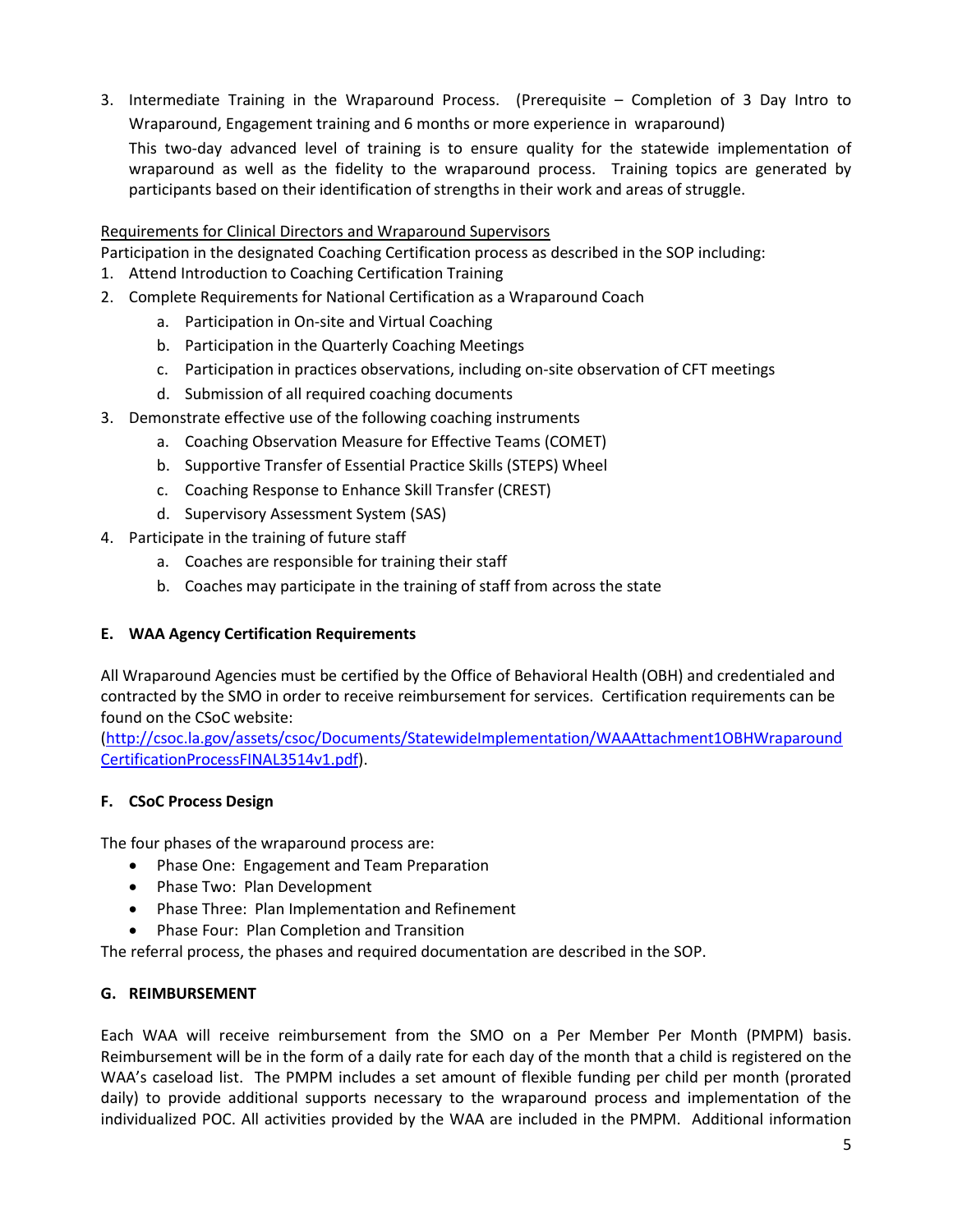about the PMPM can be found in the SOP.

#### **H. IT and Other Administrative Requirements**

The WAA must be able to comply with HIPAA and FERPA standards. In addition, the SMO will define data system and other system administrative standards with which the WAA must be able to comply. The WAA must attest to its willingness and ability to comply with these data and system requirements.

#### **I. Compliance with State and Federal Requirements/Waiver**

State and federal requirements are detailed in the SOP. The following section provides brief highlights. All community teams and prospective WAAS should become familiar with these requirements.

The WAA must ensure compliance with Centers for Medicare & Medicaid Services (CMS) waiver requirements.

 Child and family teams (CFT) provide an administrative joint treatment planning activity provided under Medicaid requirements for developing and facilitating implementation of Individualized Plans of Care for children and youth who meet the definition of complex behavioral healthcare needs. When identifying children with complex behavioral healthcare needs, the SMO will ensure the assessment of each enrollee to determine a course of treatment or regular care monitoring. The assessment mechanism must meet the requirements outlined in this document. The POC should be developed in coordination with the child's physical health primary care provider (PCP). If applicable, this includes coordination with the Bayou Health Plan in which the provider participates. The CFT will take the lead in the development of the POC and will coordinate with the enrollee's primary care and behavioral healthcare providers, with enrollee participation, and in consultation with any other providers caring for the enrollee.

The wraparound agency must also ensure compliance with all state and federal requirements

 Confidentiality/compliance with Health Insurance Portability and Accountability Act (HIPAA) and Family Educational Rights and Privacy Act (FERPA) All coordination of care activities must protect each enrollee's privacy in accordance with the privacy

requirements at 45 CFR, parts 160 and 164, subparts A and E, to the extent that they are applicable.

Freedom of Choice

#### **1. Participate in CSoC**

As part of the initial referral process and prior to approval of the initial plan of care, the WAA will conduct a "Pre-certification Home Visit." At this visit, WAA staff will review with the individuals receiving care and/or their authorized representative's information regarding "feasible alternatives" under the waiver, including the choice of either institutional or home and communitybased services.

#### 2. **Providers**

Enrollees will have freedom of choice of providers within the CSoC and may change providers. The SMO will contract with the WAA as an administrative activity and freedom of choice is not required. Since there will only be one WAA in each region, enrollees and their families will have free choice of WF within the WAA.